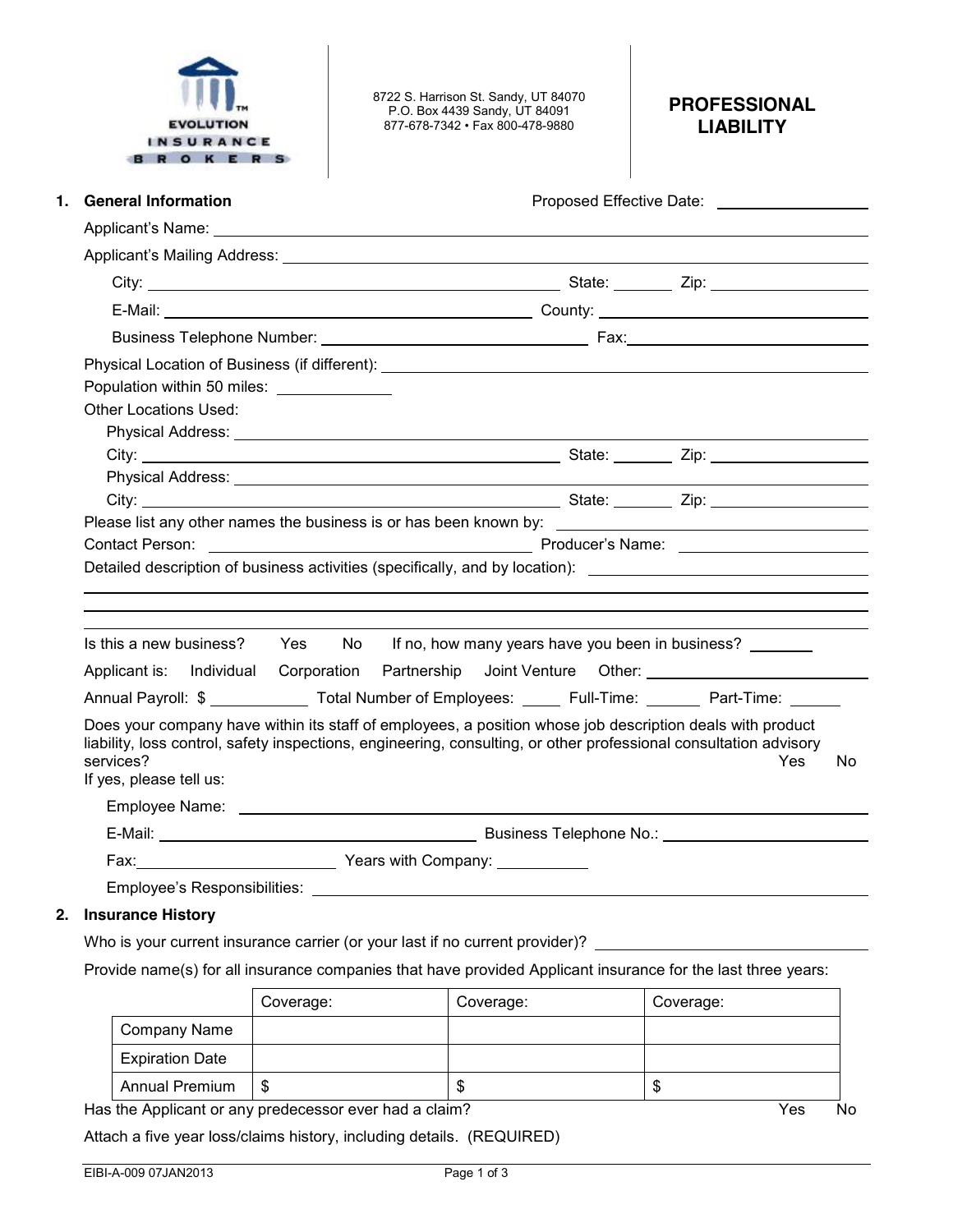Have you had any incident, event, occurrence, loss, or Wrongful Act which might give rise to a Claim covered by this Policy, prior to the inception of this Policy? No was not all the Ves No was not well as No Wes No Wes No If yes, please explain:

|                            |                          | Has the Applicant, or anyone on the Applicant's behalf, attempted to place this risk in standard markets?            |           |           | Yes      | No. |
|----------------------------|--------------------------|----------------------------------------------------------------------------------------------------------------------|-----------|-----------|----------|-----|
| <b>Desired Insurance</b>   |                          | If the standard markets are declining placement, please explain why: _______________________________                 |           |           |          |     |
| <b>Limit of Liability:</b> |                          |                                                                                                                      |           |           |          |     |
|                            |                          | \$100,000 per accident / \$300,000 aggregate                                                                         |           |           |          |     |
|                            |                          | \$200,000 per accident / \$300,000 aggregate                                                                         |           |           |          |     |
|                            |                          | \$250,000 per accident / \$500,000 aggregate                                                                         |           |           |          |     |
|                            |                          | \$250,000 per accident / \$1,000,000 aggregate                                                                       |           |           |          |     |
|                            |                          | Self-Insured Retention (SIR): \$1,000 (Minimum) \$1,500                                                              | \$2,500   | \$5,000   | \$10,000 |     |
| <b>Business Activities</b> |                          | 1. Annual Gross Income: \$                                                                                           |           |           |          |     |
|                            |                          | 2. Person providing accounting and tax services:                                                                     |           |           |          |     |
| a. Name:                   |                          | <u> 2000 - Jan James James Jan James James James James James James James James James James James James James Jam</u> |           |           |          |     |
|                            |                          |                                                                                                                      |           |           |          |     |
| 3.                         |                          | What sort of instruction have you had in regards to this profession?                                                 |           |           |          |     |
|                            |                          |                                                                                                                      |           |           |          |     |
| Are you seeking:<br>4.     |                          |                                                                                                                      |           |           |          |     |
|                            |                          | a. Insurance to cover work done exclusively by you?                                                                  |           | Yes<br>No |          |     |
| b.                         |                          | Insurance to cover work done by others under your direction?                                                         |           | Yes       | No       |     |
| C <sub>r</sub>             |                          | Insurance to cover the actions of individuals on your payroll?                                                       |           | Yes<br>No |          |     |
| 5.                         |                          | Employee breakdown--please enter the number of:                                                                      |           |           |          |     |
|                            |                          |                                                                                                                      | Full-Time | Part-Time |          |     |
|                            | <b>Operational Staff</b> |                                                                                                                      |           |           |          |     |

collectors, supervisors, etc.) 6. Describe in detail the regular operations and services you provide:

- 7. Describe the types of claims that are commonly made in your field of expertise:
- 8. Provide names of any partners or principal owners involved in the business:

Non-Operational employees (drivers,

| <b>TITLE</b> | <b>NAME</b> | YEARS WITH YEARS OF<br><b>THE FIRM</b> | ___<br><b>EXPERIENCE</b> |
|--------------|-------------|----------------------------------------|--------------------------|
|              |             |                                        |                          |
|              |             |                                        |                          |
|              |             |                                        |                          |
|              |             |                                        |                          |